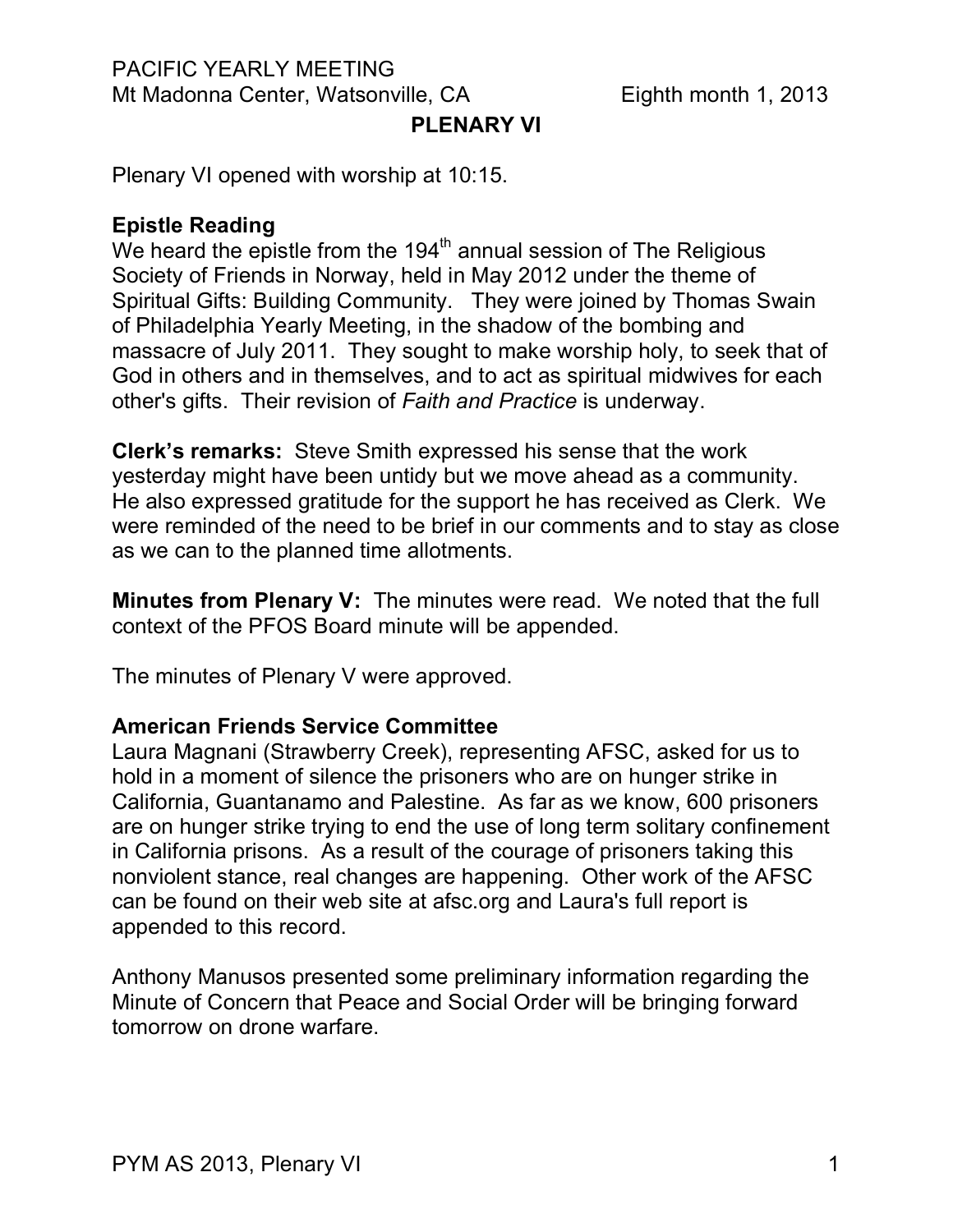PACIFIC YEARLY MEETING

Mt Madonna Center, Watsonville, CA Eighth month 1, 2013

**Finance:** Donna Smith, clerk of Finance Committee, asked us to look at the proposed revisions to the budget as noted in the Daily Miracle.

# **Site Committee**

Lanny Jay, clerk, presented the report, which is appended.

The 68<sup>th</sup> Annual Gathering of Pacific Yearly Meeting will be held in Seventh Month 13-19, 2014, at Walker Creek Ranch, Petaluma, California. We hope to return to Southern California in 2015.

**PYM Epistle:** Nora Cooke (Grass Valley) read the first draft of the PYM 2013 Epistle, noting where it will be posted and when input can be given.

**Ad Hoc Committee for PFOS fund management:** Finance was asked to work with PFOS and YPCSC to develop a plan to manage the PFOS Endowment. Their plan includes the general purpose of the funds, to develop an intergenerational community of PYM, and some of the nuts and bolts of handling the funds in the long term. The endowment is expected to generate approximately \$17,000 income a year at this time. The full context of the proposed plan is appended and was posted at Annual Session.

A Friend suggested that we continue to do research among other YMs regarding how they handle endowments and how they support youth programs. Another Friend suggested that we also consider expanding our outreach to PYM youth in Mexico, Guatemala and Hawaii. The committee continues to be open to questions and suggestions regarding how the funds could be used to support the Beloved Community.

**Minute PYM AS 2013-07:** Having minuted our acceptance of the Pacific Friends Outreach Society Bob Vogel Endowment, Pacific Yearly Meeting authorizes PYM officers and clerks make legal arrangements and execute necessary documents to receive and manage the gift of the Bob Vogel Endowment.

Consistent with the terms of the gift, requests to spend funds will be managed and approved by PYM's Youth Program Coordinator Supervisory Committee (YPCSC), or another appropriate committee to be determined by PYM in the event that the YPCSC is laid down. PYM's Finance Committee and Treasurer will manage the financial aspects of this gift such as investments and accounting.